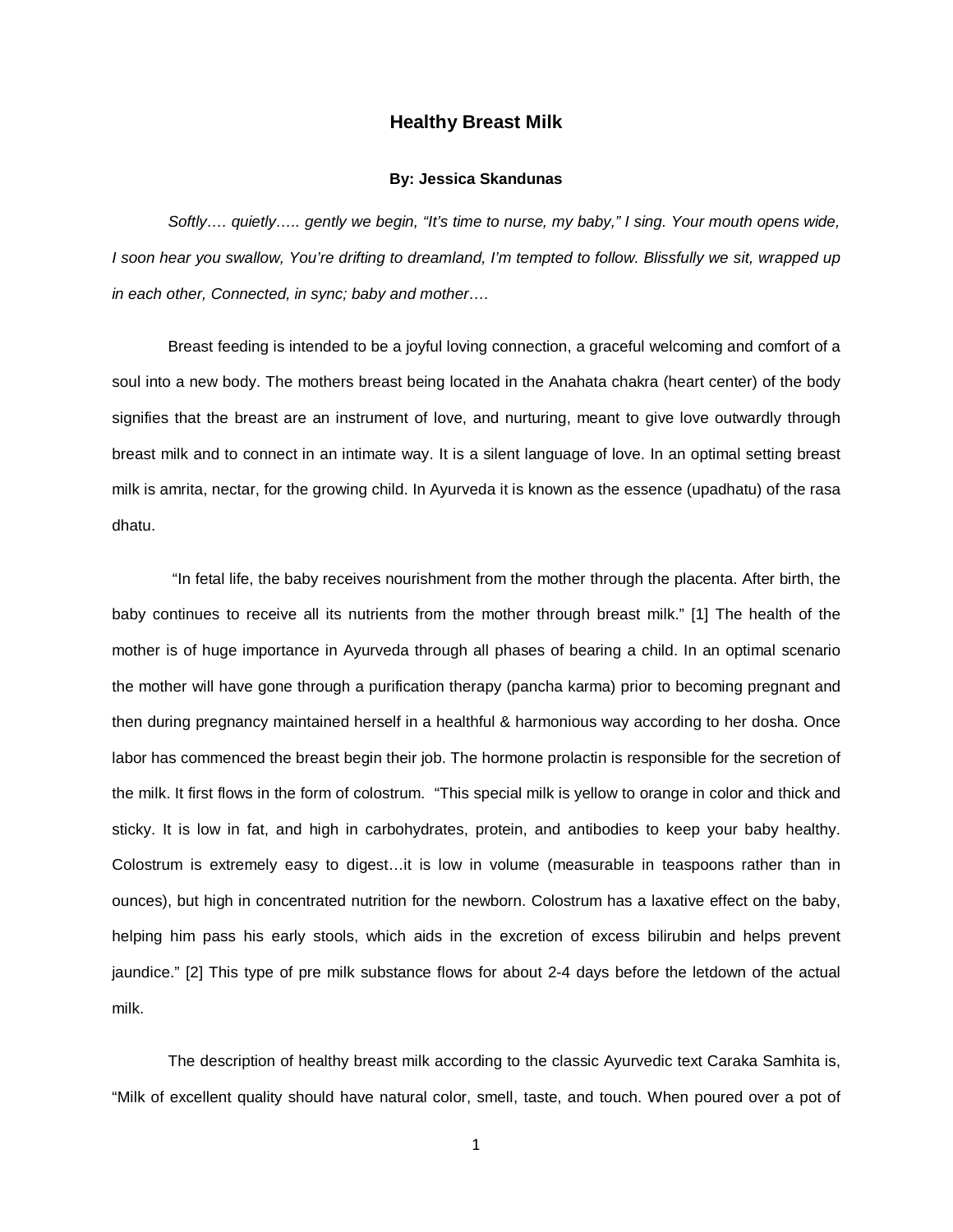water, it gets mixed up with the water if it is endowed with natural qualities. This provides nourishment and maintains good health of the child. If the qualities of milk do not conform to the above, then it should be considered as vitiated." [3] Another summary, "The breast milk is clean, sterile. It fully meets the requirements. It is available at the correct temperature. It does not require preparation or money. Suckling is good for the baby to develop jaws. It has a bacteriostatic effect and therefore stays for a longer time." [4] "Breast milk is a complex living nutritional fluid that contains antibodies, enzymes, and hormones, all of which have health benefits." [5] "Kasyapa defines pure breast milk as that which the baby thrives well and both the mother and baby remain happy, healthy, and free from any ailment…Breast milk promotes growth and development and acts as a tonic for all the tissues." [6]

When the mother breastfeeds her child she transfers tissue making abilities. The breast milk is packed with intelligence and vitality. This is why the mothers health and well-being are of utmost importance while breastfeeding. In Ayurveda there are stated to be seven main tissues of the body. They are Rasa (plasma), Rakta (blood), Mamsa (muscle), Medas (fat), Ashti (bone), Majja (marrow), and Shukra (reproductive tissues). In order for these tissues to be healthy and create a healthy body, there are several factors involved. Firstly the Agni must be functioning properly, then the actions of absorption, circulation, metabolism, stability and structure need to be in balanced state. These are the governing actions of the doshas, namely, Vata (absorption & circulation), Pitta (metabolism), Kapha (stability and structure). Agni is, "The force residing in the body that creates digestion. Agni is fire and is responsible for the transformation of one substance into a new substance. This process is called metabolism. Metabolism has two components. One is catabolism and the other anabolism. Catabolism is the breakdown of a substance into smaller components. Anabolism is the building of new tissues from the smaller components. Agni plays a role in both aspects of metabolism. Agni is present wherever there are chemical or biochemical reactions in the body." [7] When the mother digests anything via the sensory organs or the digestive tract it gets assimilated according to the strength of her agni and her doshic balance into the body and becomes her tissues. This then contributes to building the tissues of her baby as she breastfeeds.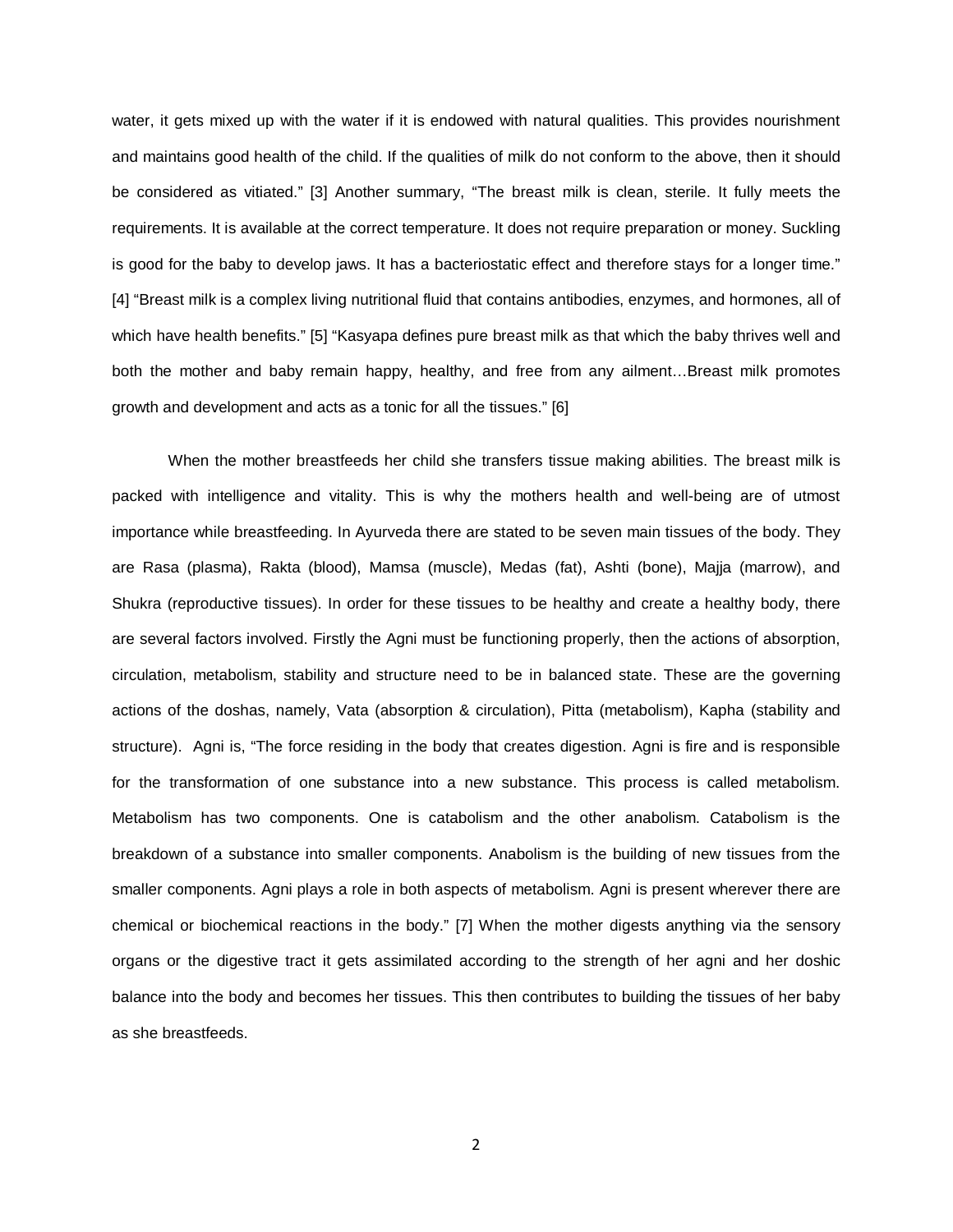The first tissue that is formed after digestion in our bodies is the Rasa (plasma). It relates to breast feeding in the following way, "Rasa circulates all over the body and is brought to the breast by blood vessels. The tissue enzymes in the breast convert rasa into milk. Hence milk is termed as associate or upadhatu of rasa." [8] Since the Rasa is the first tissue formed in the body, it is dependent upon what's called the ahara rasa. When food is initially digested the agni responsible for that digestion is the jatharagni. It is located in the stomach. It is this agni that converts the food into the substance called ahara rasa. This ahara rasa gets transformed into a finer quality ahara rasa through the bhutuagnis, (elemental agnis, one for each element of earth, fire, water, air, ether) of the liver, where it is now ready to begin making the tissues of the body. "Ahara rasa, once digested by the bhutuagnis, travels through a srota or channel. This channel is called the rasavaha srota. This channel guides the ahara rasa to the rasa agni. The rasa agni is contained within a kala or membrane. As it passes through the rasa agni, the ahara rasa is converted into a stable portion (posya dhatu) and an unstable portion (posaka dhatu) of the rasa dhatu. In addition, secondary tissues called upadhatus are formed, as well as a waste product of transformative or digestive process. The upadhatu of the rasa dhatu are breast milk and menstrual fluids. The waste product or mala is kapha or mucous." [9]

"Un-impeded (development of) strength, body parts and longevity, growth and development in the disease free state along with trouble free state of child and wet nurse are the features of pure milk. Due to consumption of impure milk, serious diseases develop. Their subsidence also occurs by use of pure milk." [10] In India, a high importance was and is placed on breastfeeding the child. If it is found that the mother is unable to nurse her child, then a 'wet-nurse' traditionally takes her place. Such instances are quoted, "The woman who is hungry, grief stricken, angry, has psychological abnormalities and vitiation of dhatus, is pregnant, emaciated, febrile, obese, has consumed diet likely to produce indigestion or edibles of opposite character should not give breast feeding." [11] There are very specific descriptions of the qualities of a wet nurse in the ancient texts. In the Kasyapa Samhita, "…the wet nurse having regular menstruation, and with a predominance of vata and pitta, possesses strong digestive fire." [12] Caraka Samhita, "..youthful…free from disease…not given to luxurious living…not given to hateful disposition...not mean minded...having affection for children...free from illness...having living children...having plenty of milk…careful…skillful in service…observing cleanliness…having excellence of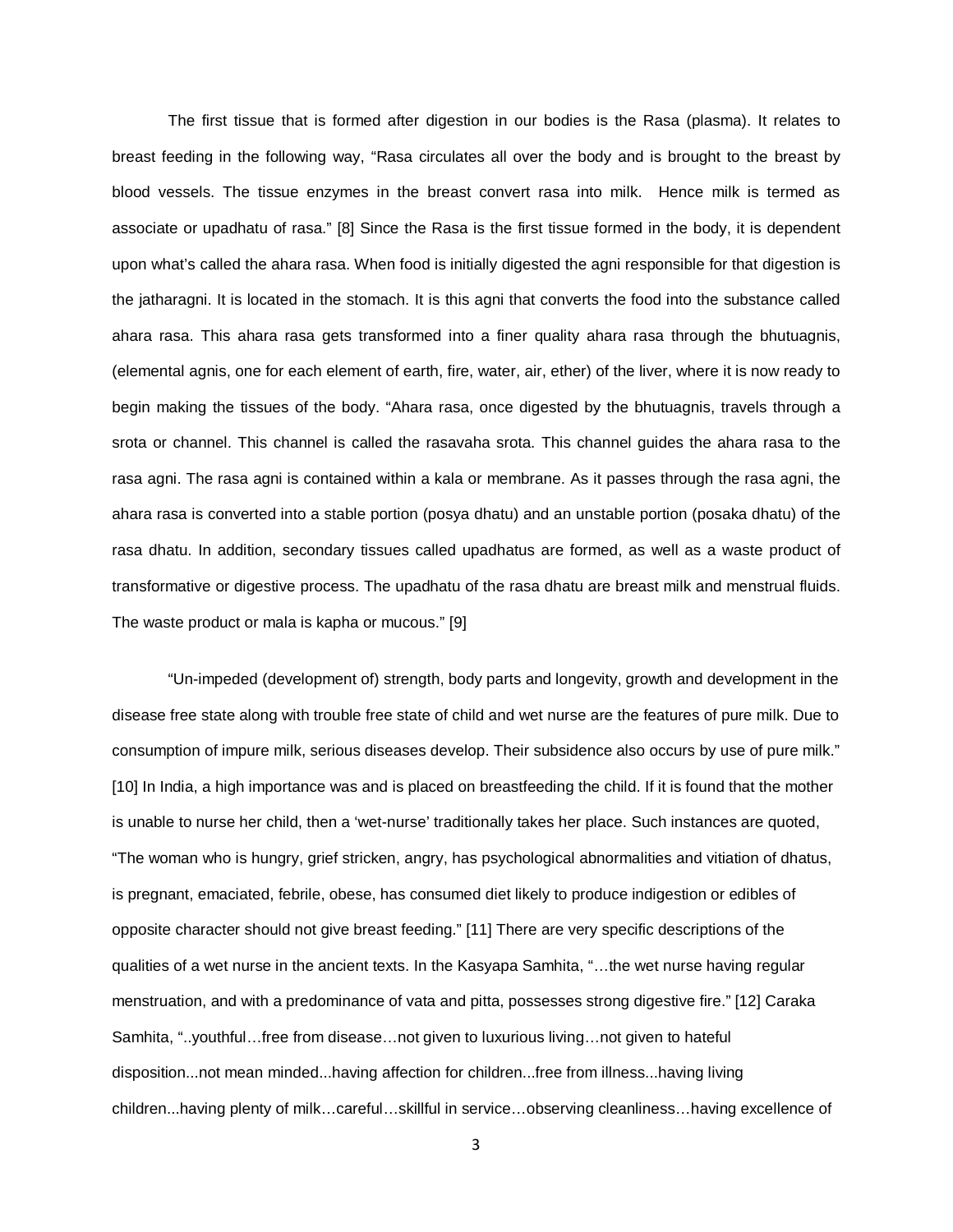breast and milk." [13] In the Caraka Samhita it also describes 'excellence of breast' this is for the mother or wet nurse. "1- They should not be situated at a very high level in the chest; 2- They should not hang very loose; 3- They should neither be very lean nor very plump; 4- They should be attached with nipples of proportionate size; 5- The child should find it easy to suckle them." [14] In the US there are 'breast milk banks' where mothers who are unable to breast feed can purchase breast milk from donors, this needs to be done with extreme caution and research. "If you are considering feeding your infant milk from a milk bank, you should be aware of the possible health and safety risks to your infant. If a donating mother has not been properly screened, risks to an infant receiving the milk include exposure to infectious diseases, including HIV, and chemical contaminants such as illegal and prescription drugs. Discuss your choices with your infant's health care provider. The Food and Drug Administration (FDA) recommends against feeding your infant breast milk acquired directly from another person or through the Internet. The FDA recommends that if you decide to feed an infant with human milk from a source other than the mother, such as from a milk bank, you ensure that the source has screened its milk donors and taken safety precautions, such as proper handling to prevent contamination." [15] According to the Ayurvedic texts changing 'wet-nurses' too often can cause severe diseases. It was highly recommended to not switch the source once it has been established.

There are two mains things to observe in the mother or wet nurse in determining whether the breast milk is suitable and will not cause harm to the child. As stated earlier, first is the state of the agni, "Normal digestive fire is the root of health and longevity of the children and irregular digestive fire is the root of all the diseases and decline of health…to the one with strong digestive fire, use of anabolics; to the one with weak digestive power, use of appetizing articles and to that with irregular digestive power, daily use of congenial diet brings pleasure." [16] Second is the doshic balance, vitiation of doshas will disturb the purity of the breast milk, it could happen for either the mother or wet nurse. General causes of vitiated breast milk are described as, "Due to indigestion, consumption of non-congenial, incompatible food, overeating, use of over salty, sour, hot, alkaline, humid, or putrefied articles, diseases of body or mind, day sleeping, use of wine, lack of exercise, trauma, anger, over use of cleansing measures etc, various causes, the doshas get aggravated, then moving through the milk carrying channels vitiate the milk." [17] Each dosha when vitiated will affect the milk in various specific ways.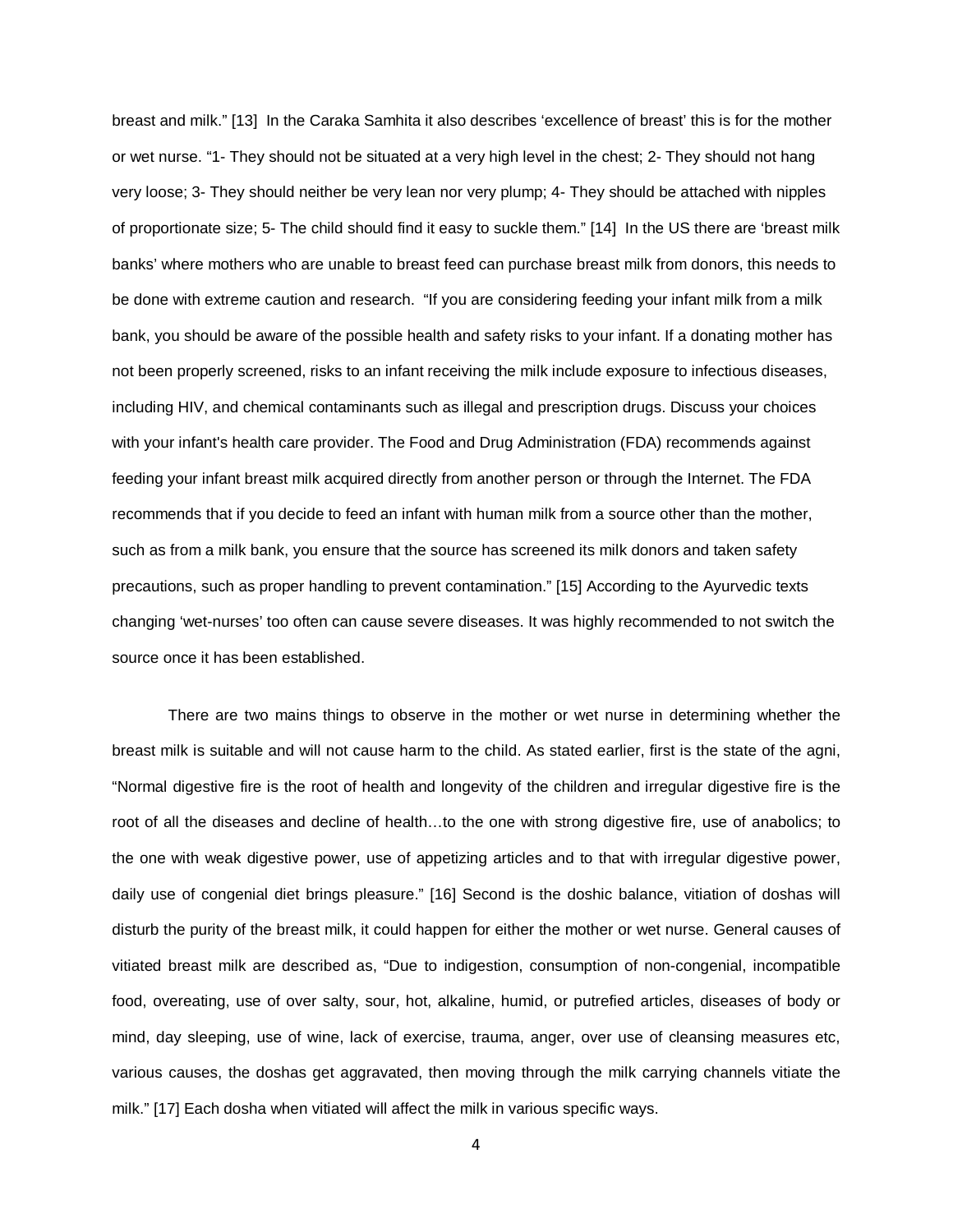Vata dosha is made up of the air and ether elements. Vata governs motion. Its qualities are dry, light, cold, subtle, flowing, mobile, sharp, hard, rough & clear. It manifests in the body as movement, such as in the movement of nerve impulses, blood, food, waste, and thoughts. There are 5 subdoshas and they represent the movement of this quality in a specific way, whether it is on the gross or cellular level. Prana vayu is the inward movement of Prana into the body. Samana Vayu is the absorption action, allowing Prana to absorb from the periphery of the body inwards towards the core. Vyana vayu is circulation; it moves energy from the center towards the periphery. Udana vayu is the upward movement of energy in the body, and apana vayu is the downward movement of energy in the body. If Vata dosha becomes vitiated in the body its symptoms can be dryness, nervousness, anxiety, sleeplessness, tremors, constipation, gas, pain, dizziness, insomnia. Vata vitiated breast milk is stated to be, "Vata-Blackish or reddish in color, astringent in anurasa (after taste), clear, absence of any conspicuous smell, unctuous, liquid, frothy, light, not satisfying, and causing emaciation vatika diseases." [18] The child receiving this type of milk will begin to mirror the mother's symptoms, if the mother continues to nurse without treating her vitiation more serious disease will begin to manifest in the child. "When mother's milk is vitiated with Vata, the baby is likely to suffer from breathlessness, convulsions, epilepsy, headache, paralysis, diarrhea, and emaciation." [19]

Pitta dosha governs digestion and metabolism. It is made up of the fire and water elements. Its qualities are hot, moist, light, subtle, flowing, mobile, sharp, hard, rough, & clear. Pitta is the force in the body that digests and metabolizes all that is taken in through the sensory organs and the digestive tract. Pitta's five subdosha's are: Pachaka Pitta is responsible for the digestion of food in the stomach, Sadhaka Pitta digests the sensory impressions brought into the mind, Alochaka Pitta is the digestion of the visual impressions, Bhrajaka Pitta is the pitta of the skin and what it digests via sunlight & touch, & Ranjaka Pitta forms the blood and provides color of bile and blood via the liver. The symptoms found when Pitta has been vitiated are: hunger, thirst, fever, yellowing of the skin &eyes, burning sensations, excess sweating or urination, bleeding. When breast milk is vitiated by Pitta it is found to be "Blackish, bluish, yellowish, or coppery in colour; bitter, sour, or pungent in after taste; having a smell like that of a dead body or blood; excessively hot and causing paittika diseases." [20] The child will also mirror those symptoms felt by the mother, but if continued on in this manner more serious diseases will manifest.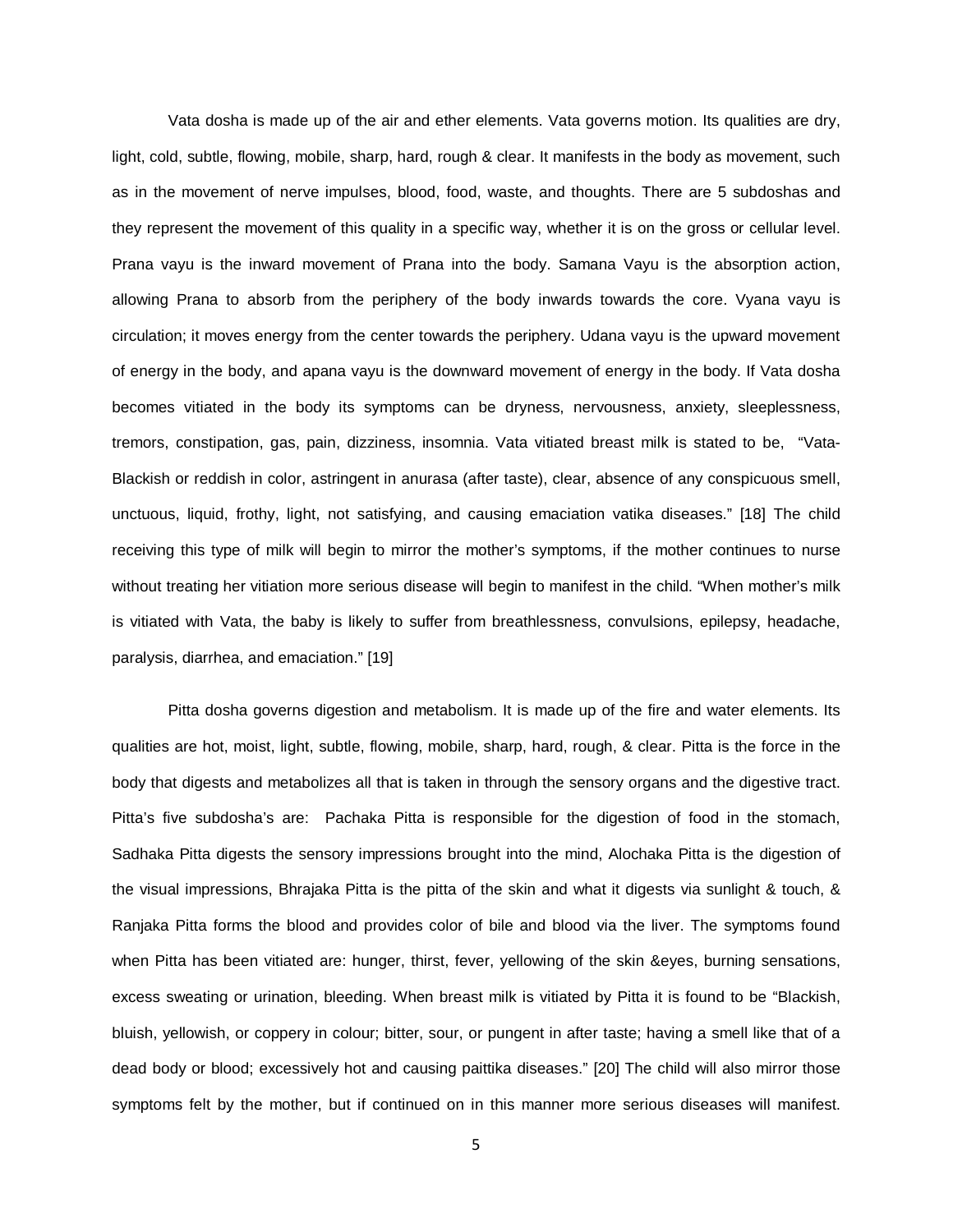"When mother's milk is vitiated with Pitta, the baby is likely to suffer from indigestion, acidity, vomiting, loose stools, perianal excoriation, fever, hot body, excessive sweating, anemia, jaundice, palpitation, tachycardia, forceful heart beats and conjunctivitis." [21]

Kapha dosha governs the structure and stability of the body. It is made up of the earth and water elements. Its qualities are cold, moist, heavy, gross, dense, static, dull, soft, smooth, & cloudy. Kapha is responsible for lubrication and protection of the body. Kapha's subdoshas are: Kledaka Kapha, it lubricates and protects the lining of the stomach; Avalambaka Kapha, protects the lungs and respiratory tract, mucous is stored here and balanced; Tarpaka Kapha, brings stability and protection to the brain, mind and nerves; Bodhaka Kapha, protects the mouth; Sleshaka Kapha, supports and brings stability and protection to the joints. When there is Kapha vitiation the symptoms will be nausea, heaviness, lethargy, pale complexion, & sleepiness. When the milk is vitiated by Kapha it is "Exceedingly white in color; excessively sweet in taste and having saline after taste; having the smell of ghee or oil, vasa (muscle fat), and bone marrow; slimy; thread; settling down at the bottom when poured into a vessel containing water and causing slaishmika type of disease." [22] "When mother's milk is vitiated with Kapha, the baby is likely to suffer from excessive salivation, vomiting, distention of abdomen, anorexia, cold, cough, breathlessness, pleural effusion, puffiness of face and eyes, oedema, slow and forceful heart beats, heart disease, itching, ulcers, heaviness, excessive sleeping, laziness, docile vacant look, drowsiness, giddiness, fainting, and eye disease." [23]

| <b>Properties of Milk</b> | <b>VATA</b>                                                    | <b>PITTA</b>                                            | <b>KAPHA</b>                            | <b>IDEAL</b>      |
|---------------------------|----------------------------------------------------------------|---------------------------------------------------------|-----------------------------------------|-------------------|
| <b>COLOR</b>              | Darkish or reddish                                             | Bluish, yellowish,<br>or reddish tinge                  | Dense and white                         | White             |
| <b>TASTE</b>              | Sweet w/slightly<br>astringent or bitter<br>taste or tasteless | Sweet with slightly<br>bitter, sour or<br>pungent taste | More sweet with<br>slightly salty taste | Natural and sweet |
| <b>SMELL</b>              | No smell                                                       | Foul smell,<br>smelling like blood                      | Smell of ghee, oil,<br>animal fat       | Natural           |
| <b>TEMPERATURE</b>        | Normal, slightly<br>cool                                       | Warm                                                    | Cool                                    | Warm              |

The following table below compares what is ideal breast milk to that of milk vitiated with Vata, Pitta, or Kapha.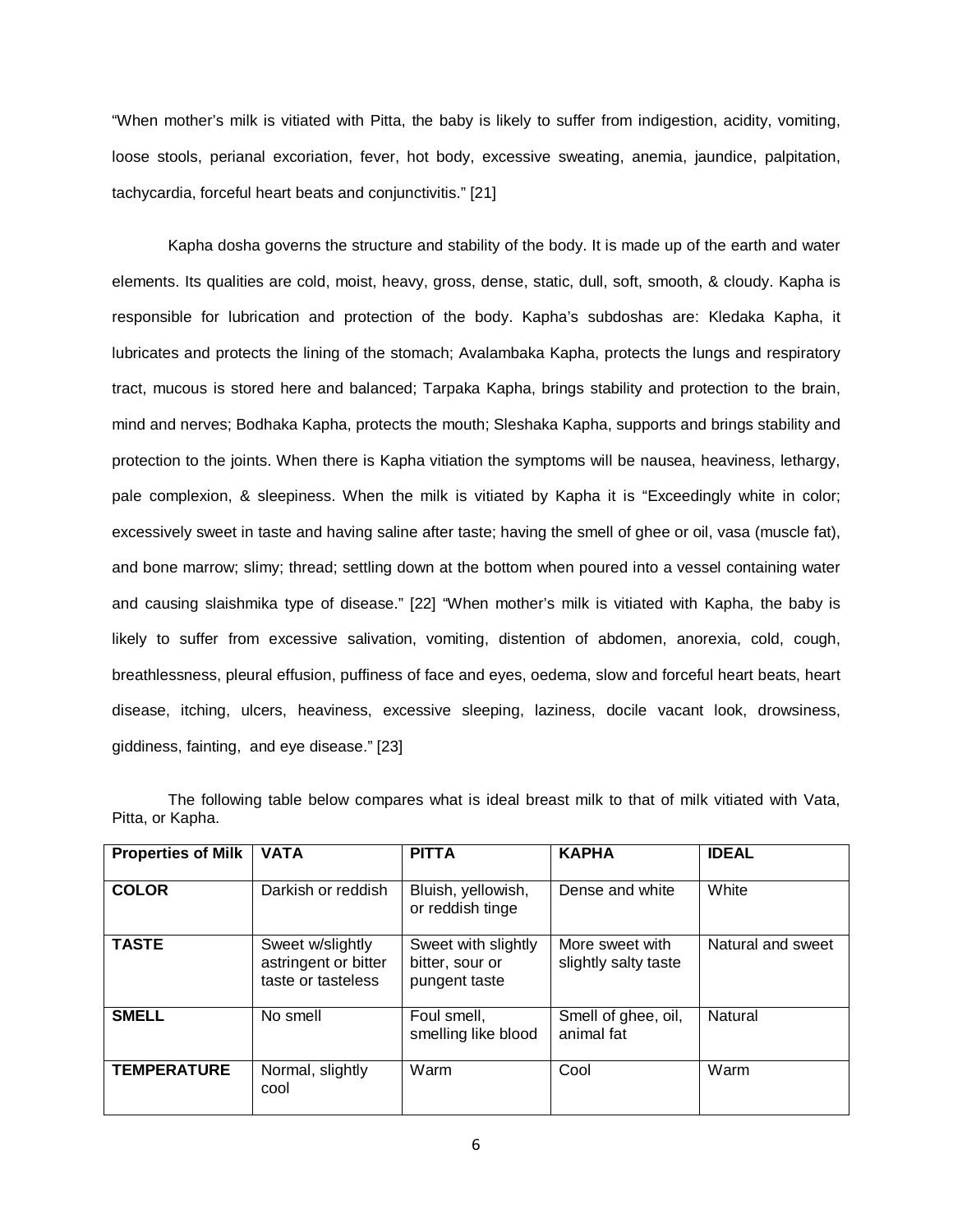| <b>CONSISTANCY</b>               | Thin    | Intermediate | Thick, sticky,<br>fibrous | Mixes easily with<br>water |
|----------------------------------|---------|--------------|---------------------------|----------------------------|
| <b>FOAM</b>                      | Present | Absent       | Absent                    | Absent                     |
| <b>VISCIDITY</b><br>(AT CONTENT) | Less    | Intermediate | High                      | Viscid                     |
| <b>LIGHT OR</b><br><b>HEAVY</b>  | Light   | Intermediate | Heavy                     | Medium                     |
| <b>HEAVY SATIETY</b>             | Absent  | Absent       | Present                   | Present                    |

| <b>PHYSICAL TEST</b>                                                               | <b>VATA</b>                          | <b>PITTA</b>                                                                | <b>KAPHA</b>                         | <b>IDEAL</b>                                                                                                           |
|------------------------------------------------------------------------------------|--------------------------------------|-----------------------------------------------------------------------------|--------------------------------------|------------------------------------------------------------------------------------------------------------------------|
| Drops of milk put<br>slowly over<br>surface of water<br>in a glass by a<br>dropper | Floats                               | remains<br>at<br>any<br>produces<br>level,<br>yellow<br>streaks in<br>water | <b>Sinks</b>                         | Mixes easily                                                                                                           |
| <b>EFFECTS ON</b><br><b>BABY</b>                                                   | <b>VATA</b>                          | <b>PITTA</b>                                                                | <b>KAPHA</b>                         | <b>IDEAL</b>                                                                                                           |
| <b>Effect on the</b><br>body                                                       | <b>Slightly cooling</b>              | Heating                                                                     | Cooling                              | Soothing, cooling                                                                                                      |
| <b>Effect on</b><br>constitution and<br>types of diseases                          | Likely to get vataja<br>diseases     | Likely to get pittaja<br>diseases                                           | Likely to get<br>kaphaja diseases    | Well balanced<br>constitution, ideal<br>growth and<br>development<br>happy and<br>contented.<br>Absence of<br>diseases |
| <b>General health</b>                                                              | thin, lean                           | Thin                                                                        | Heavy, stout with<br>distended belly | Ideal                                                                                                                  |
| <b>Voice</b>                                                                       | Weak, horse                          | $\blacksquare$                                                              | $\blacksquare$                       | Natural                                                                                                                |
| <b>Stools</b>                                                                      | Constipation, or<br>hunger, diarrhea | Not well mixed,<br>diarrhea                                                 | Constipation                         | Normal                                                                                                                 |
| <b>Urine</b>                                                                       | Dysuria, retention<br>of urine       | $\Box$                                                                      | Retention of urine                   | Normal                                                                                                                 |
| Gases in<br>abdomen                                                                | Does not pass<br>freely, distention  | $\blacksquare$                                                              | Gases                                | use                                                                                                                    |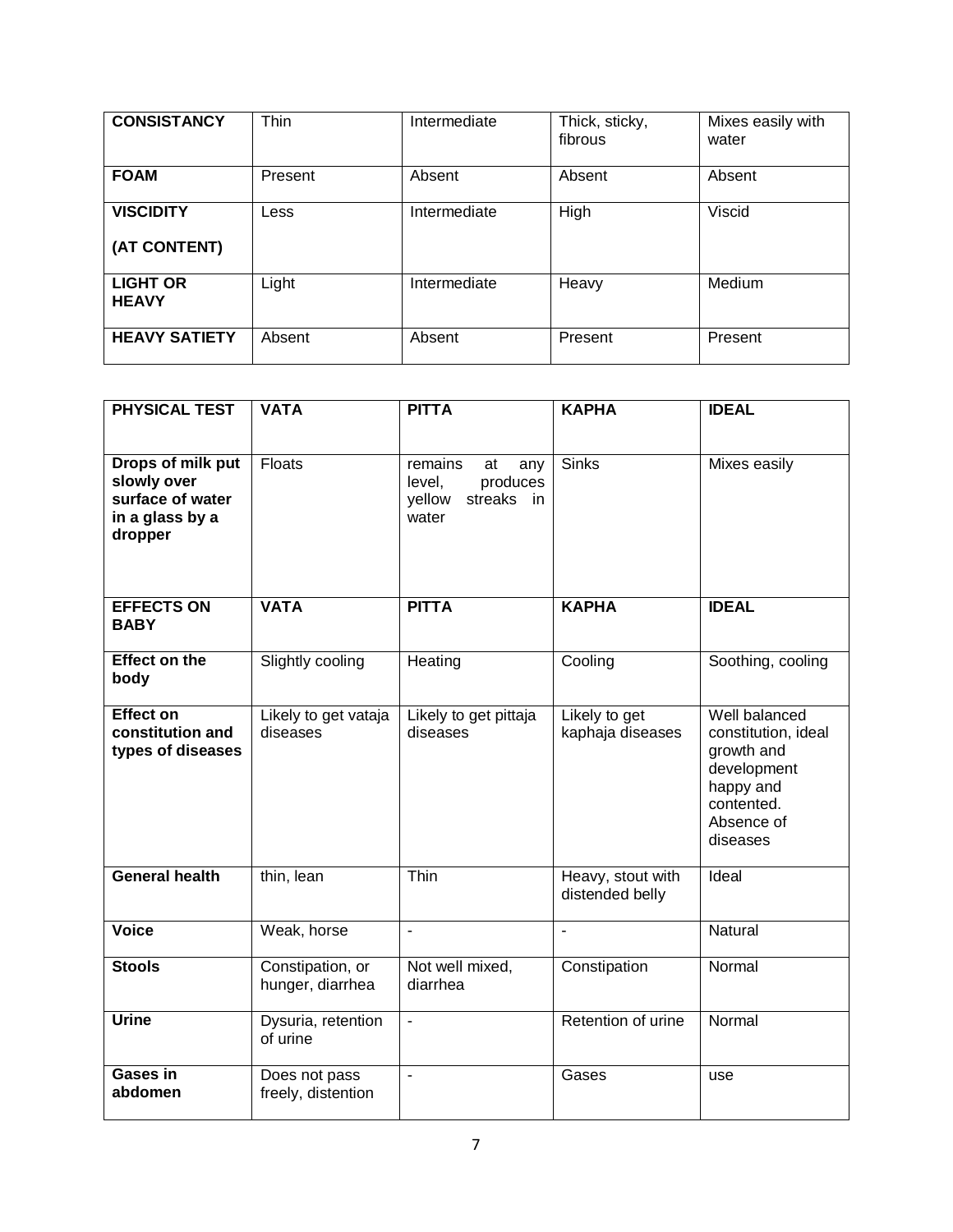Table [24]

In the Caraka Samhita it states, "When breast milk gets vitiated, the specific nature of the vitiation should be ascertained, and depending upon the doshas and the quantum of their vitiation, the mother should be given vamana (emetic therapy), virecana (purgation therapy), asthapana (corrective enema), and anuvasana (unctuous enema) whichever is found suitable, for the cure of the ailment." [25] Similarly said in the Kasapya Samhita, "The milk gets purified by oral use of decoctions, emetics, purgatives, congenial diet and the oleaginous substances treated with aphrodisiac drugs." [26]

In general a women breastfeeding will be naturally stimulated to secrete milk by just holding her baby and giving her baby lots love and affection. The more contact with her baby the more connected and in tune they become with each other. The mother should eat simple nutritious foods such as basmati rice, mung dal, lentil soup, milk, ghee, vegetable or meat soups, steamed vegetables and plenty of water and fluids. She should take warm baths after doing self abhyanga. A happy peaceful state of mind and plenty of sleep and rest will benefit the mother. Having someone who helps the mother out with household chores and meal preparations is very helpful to help ease the stress the new mother may feel. When there is doshic vitiation, once determined, then the mother can undergo treatment. The type of treatment will vary according to the dosha(s) involved. When Vata is vitiated, the mother will need to tonify. Pitta and Kapha will need to purify. The following charts below will explain how each dosha's vitiation is generally treated.

### **VATA**

| <b>DIET</b>                                                                                                      | <b>HERBS</b>                                                           | <b>LIFESTYLE</b>                                                                                                            | <b>THERAPIES</b>                                                                          |
|------------------------------------------------------------------------------------------------------------------|------------------------------------------------------------------------|-----------------------------------------------------------------------------------------------------------------------------|-------------------------------------------------------------------------------------------|
| Sweet & salty, sour<br>tastes                                                                                    | Medicated ghee<br>(shatavari or triphala)                              | Relieve stress and<br>anxiety, have help with<br>household chores etc.                                                      | -Oleation<br>(with warm sesame<br>oil) self abhyanga or<br>abhyanga from<br>practitioner. |
| Vata food guidelines;<br>warm cooked foods<br>with ghees and oils,<br>dark meats, stay away<br>from all alcohol, | Stanya janna (herbs that<br>increase milk) also<br>called lactagogoues | Take walks in nature,<br>sunbath 10 minutes a<br>day, avoid wind and cold<br>weather, avoid over<br>stimulus with media and | -Shirodhara with<br>sesame oil<br>-Fomentation                                            |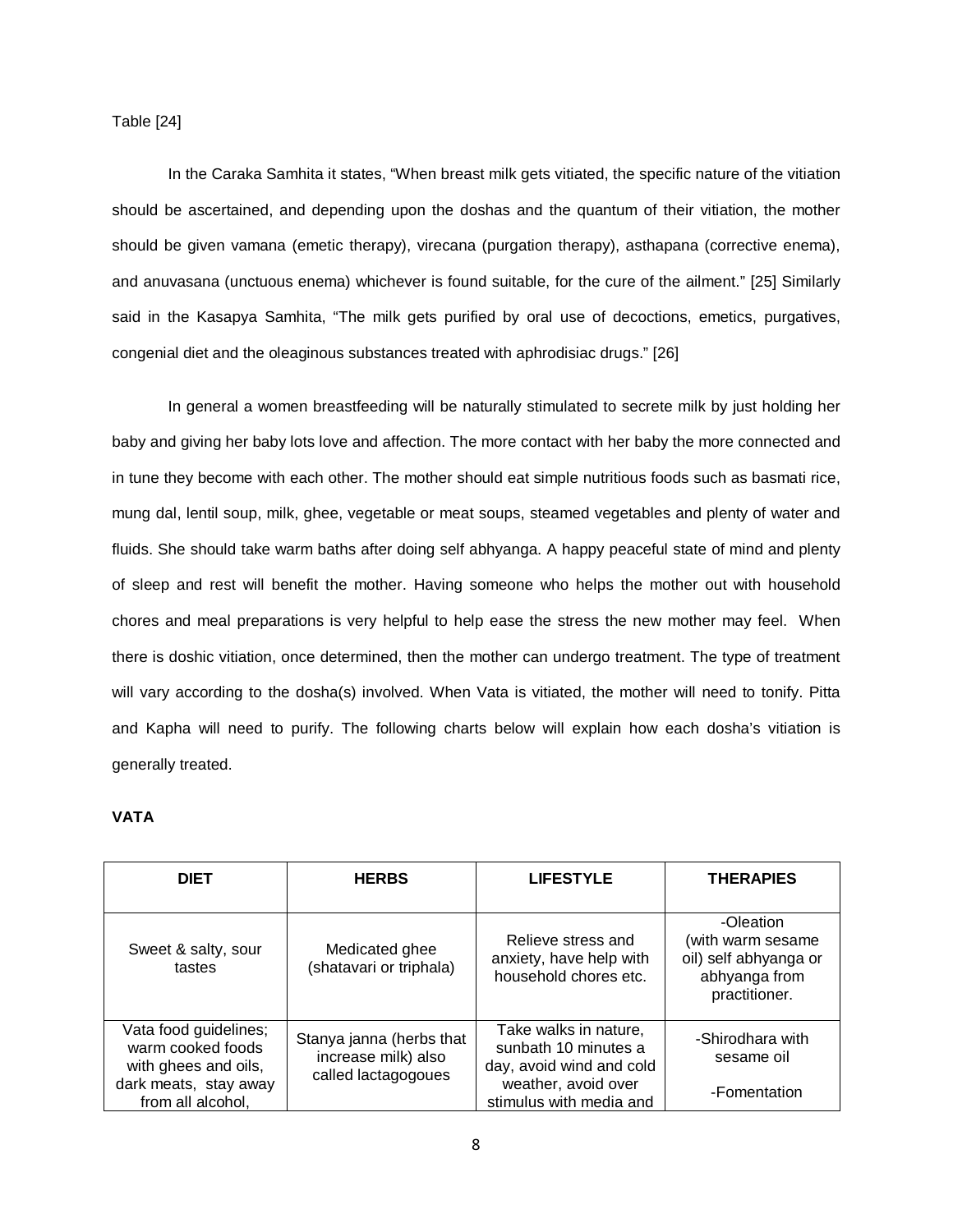| caffeine, cold         |                                                  | environment.                | (svedana)                                |
|------------------------|--------------------------------------------------|-----------------------------|------------------------------------------|
| beverages and foods.   |                                                  |                             |                                          |
|                        | Shatavari, fennel,                               | Gentle and restorative      | -if patient is strong                    |
| Avoid purifying foods. | fenugreek, caraway, dill,<br>wild yam [27]       | yoga asanas                 | than an oil purgative<br>with castor oil |
|                        |                                                  | A time for silence and      |                                          |
|                        |                                                  |                             | -retention enema                         |
|                        | Herbal teas for digestion<br>with fennel, cumin, | meditation every day.       | (anuvasana basti) [28]                   |
|                        | coriander, & ginger                              |                             |                                          |
|                        |                                                  |                             | Vata spiced Kitcheree                    |
|                        |                                                  |                             | can be taken for an                      |
|                        |                                                  |                             | allotted time during                     |
|                        |                                                  |                             | therapies                                |
|                        |                                                  |                             |                                          |
|                        | Herbal formula:                                  |                             |                                          |
|                        | kukti 2parts                                     |                             | Aromatherapy with                        |
|                        | shilajit 2 parts                                 |                             | lavender or                              |
|                        |                                                  | Get adequate rest and       | sandalwood                               |
| Plenty of warm fluids, | shatavari 3 parts                                | sleep. Take naps with       |                                          |
| veggie or meat broths  |                                                  | baby.                       |                                          |
|                        | Take $\frac{1}{4}$ tsp with honey                |                             | Warm color therapy                       |
| Fresh almond milk      | 2-3 times a day, can be                          | Have Faith that all is well | like orange, yellow,                     |
|                        | taken entire time nursing                        |                             | green, gold, brown,                      |
|                        |                                                  |                             | purple                                   |
|                        | $[29]$                                           |                             |                                          |
|                        |                                                  |                             |                                          |
|                        |                                                  |                             |                                          |

# **PITTA**

| <b>DIET</b>                                                                                                                                                                                                                       | <b>HERBS</b>                                                                      | <b>LIFESTYLE</b>                                                                                      | <b>THERAPIES</b>                                                                                  |
|-----------------------------------------------------------------------------------------------------------------------------------------------------------------------------------------------------------------------------------|-----------------------------------------------------------------------------------|-------------------------------------------------------------------------------------------------------|---------------------------------------------------------------------------------------------------|
| Sweet, bitter and<br>astringent tastes                                                                                                                                                                                            | Stanya shodana<br>(cleanses milk)                                                 | Relieve stress, have<br>help with household<br>chores and meal<br>preparations                        | Some oleation with<br>coconut oil, self<br>abhyanga, cooler<br>shower/bath following              |
| Follow Pitta food                                                                                                                                                                                                                 | Dandelion root, wild<br>yam, shatavari,<br>chrysanthemum,<br>bitterroot, borage,  | No intense exercise,<br>restorative yoga asanas<br>is best, make a time for<br>meditation and silence | If patient is strong, then<br>virechana (purgation)<br>can be done.                               |
| guidelines;<br>Cool grains, unsalted<br>cheeses and milk, ghee,<br>cool sugars, sunflower<br>seeds, legumes, green<br>vegetables, juices,<br>sweet fruits, no nuts or<br>heavy oils, no hot<br>peppers, no alcohol or<br>caffeine | turmeric, fennel,<br>vervain, asparagus root,<br>caltrop [30][31]                 | every day.<br>Take a nature walk in<br>the morning or at dusk,                                        | Color therapy choices<br>are blue, gold, white,<br>brown, violet                                  |
|                                                                                                                                                                                                                                   | Drink herbal teas with<br>fennel, cumin, coriander                                | avoid sunbathing or<br>being in the sun for long<br>periods.                                          | Aromatherapy: rose,<br>sandalwood, lavender                                                       |
|                                                                                                                                                                                                                                   | Herbal formula:<br>kukti 2parts<br>shilajit 2 parts<br>shatavari 3 parts          | Practice surrendering<br>rather than controlling                                                      | Pitta spiced kitcheree<br>can be taken with<br>steamed veggies for an<br>allotted time to rebuild |
|                                                                                                                                                                                                                                   | Take $\frac{1}{4}$ tsp with honey<br>2-3 times a day, can be<br>taken entire time | Avoid being overly<br>intense in your work,<br>environment, and<br>relationships                      | Blue chamomile<br>essential oil compress<br>for infection in breast                               |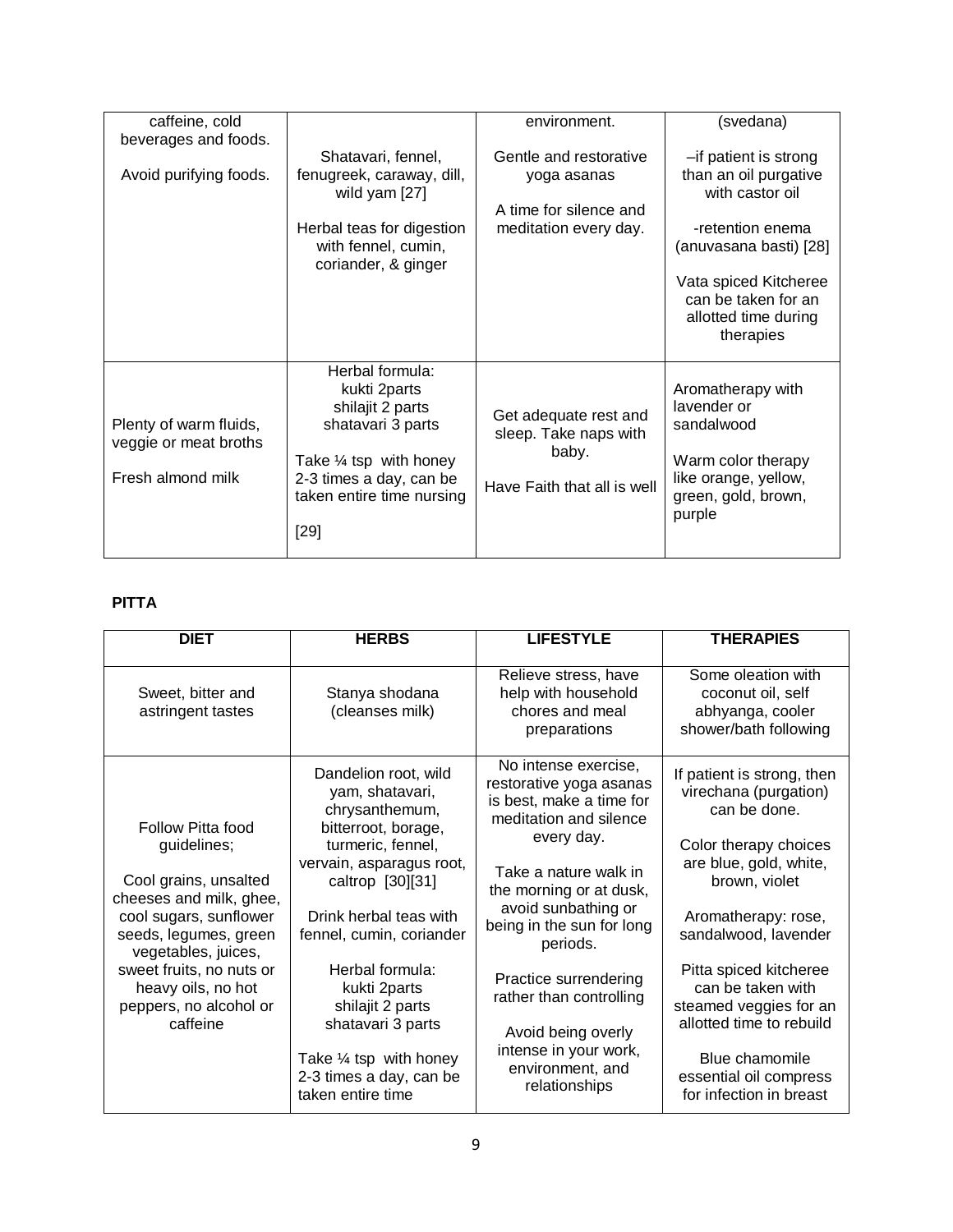| nursing [32] | 1001<br>∪ט |
|--------------|------------|
|              |            |
|              |            |

## **KAPHA**

| <b>DIET</b>                                                                                                                                                                                                                                                                                                         | <b>HERBS</b>                                                                                                                                                                                                                                                                                                     | <b>LIFESTYLE</b>                                                                                                                                           | <b>THERAPIES</b>                                                                                                                                                                                                                                                                                                                       |
|---------------------------------------------------------------------------------------------------------------------------------------------------------------------------------------------------------------------------------------------------------------------------------------------------------------------|------------------------------------------------------------------------------------------------------------------------------------------------------------------------------------------------------------------------------------------------------------------------------------------------------------------|------------------------------------------------------------------------------------------------------------------------------------------------------------|----------------------------------------------------------------------------------------------------------------------------------------------------------------------------------------------------------------------------------------------------------------------------------------------------------------------------------------|
| Pungent, bitter, and<br>astringent tastes                                                                                                                                                                                                                                                                           | Stanya shodana<br>(cleansing herbs)                                                                                                                                                                                                                                                                              | Avoid over sleeping,<br>have help with<br>household chores but<br>make time to get up,<br>move around &<br>exercise.                                       | Svedena therapy<br>Nasya for Kapha<br><b>Emetic therapy</b><br>(vamana)                                                                                                                                                                                                                                                                |
| Follow the Kapha food<br>guidelines;<br>Warm grains, lighter<br>milks, no cheeses or<br>heavy dairy, honey only,<br>use oil sparingly, dried<br>fruits, avoid sweet fruits,<br>vegetables, seeds no<br>nuts, limit meat<br>consumption, most<br>legumes, avoid too<br>much salt, veggie<br>juices, some caffeine ok | Dandelion root.<br>fenugreek<br>chrysanthemum,<br>bitterroot, turmeric,<br>fennel, vervain,<br>caraway, manjistha,<br>Echinacea. [34][35]<br>Herbal formula:<br>kukti 2parts<br>shilajit 2 parts<br>shatavari 3 parts<br>Take 1/4 tsp with honey<br>2-3 times a day, can be<br>taken entire time<br>nursing [36] | Take long walks in<br>nature, practice yoga<br>asanas that create<br>some heat, and do<br>chest openers.<br>Get sunlight daily.<br>Practice non attachment | Color therapy:<br>red, orange, yellow,<br>green, blue, white, gold,<br>purple, violet<br>Aromatherapy: mint,<br>ylang ylang, basil,<br>orange<br>Engorgement: 2 drops<br>geranium 2 drops<br>peppermint apply to<br>breast as a compress<br>[37]<br>Kapha spiced kitcheree<br>can be taken for an<br>allotted time during<br>therapies |

Breastfeeding is a golden opportunity to expand oneself in selfless service. It is just the beginning of the fulfillment in the mother's dharma with her child. It gives the heart the ability to cultivate and give unconditional love. When the mother's breasts are functioning in a healthy state the rewards are endless. It is well worth the effort to correct doshic imbalances so that not only the health of the baby will be optimal but the mother will have the proper energy to nurture and support the child from the start.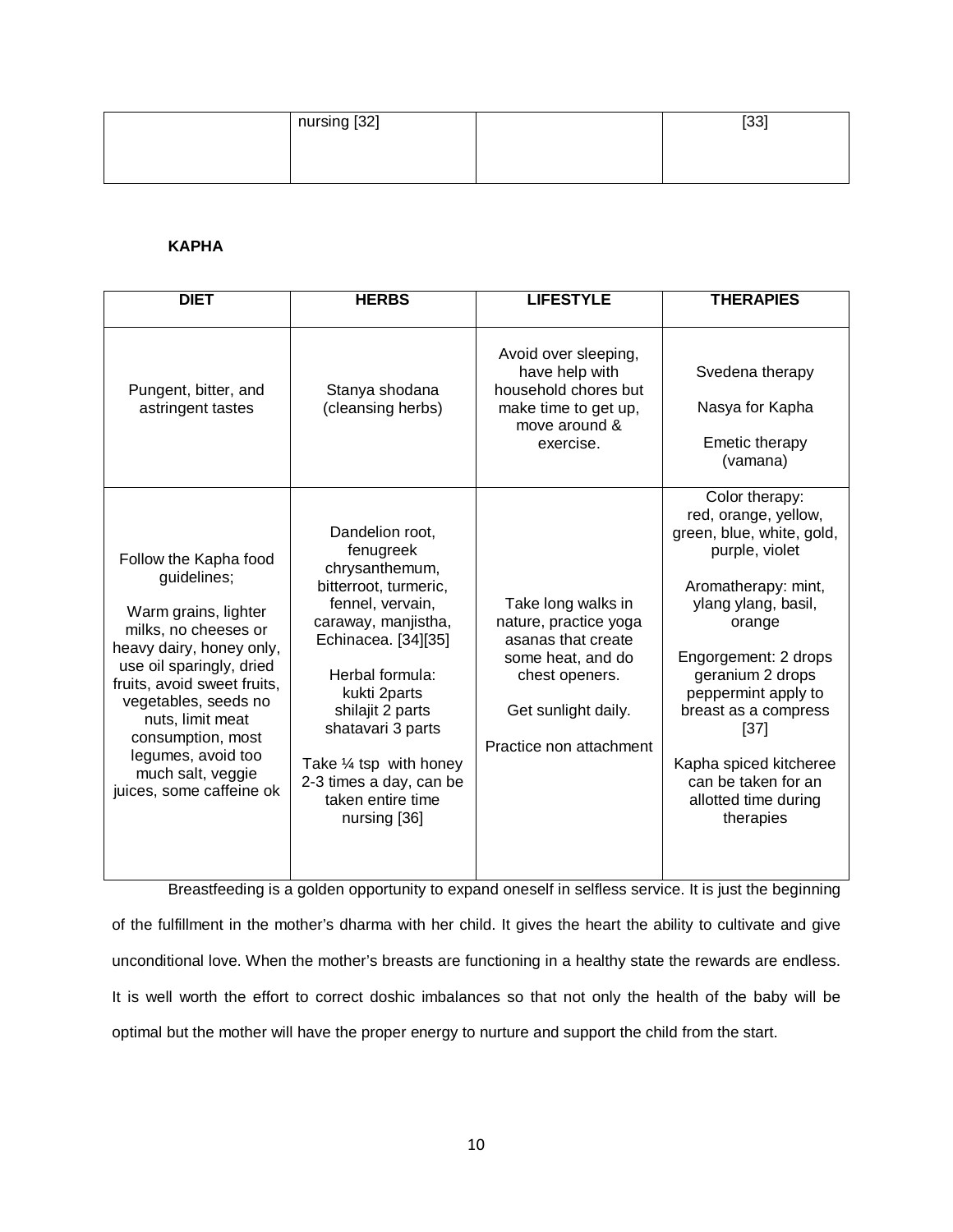### **BIBLIOGRAPHY**

[1] Dr. V.B. Athavale, *Bala Veda: Pediatrics & Ayurveda* (Delhi: Chaukhamba Sanskrit Pratishthan, 2000), pg. 123

[2] La Leche League International, Staff, "What is Colostrum?" La Leche League International website resource page (October 13, 2006) <http://www.llli.org/faq/colostrum.html>

[3] *Caraka Samhita- Sarira sthana*, A canto of Agnivesa's Caraka Samhita with English translation and commentary based on Cakrapani Datta's Ayurveda Dipika, Chapter 8 vs. 54 <http://www.scribd.com/doc/132749230/Caraka-Samhita-Sarira-Sthana>

[4] Prof. Dr. P.H. Kulkarni, *Ayurveda for Child Health Care* (Delhi: Sri Satguru publications, Indological & Ayurvedic Publishers, Indian books Centre, 2002), Ch. 7 page 68

[5] Pat Hoddinott, David Tappin, Charlotte Wright, "Breastfeeding", NCBI web article <http://www.ncbi.nlm.nih.gov/pmc/articles/PMC2323059/>

[6] Dr. V.B. Athavale, *Bala Veda: Pediatrics & Ayurveda* (Delhi: Chaukhamba Sanskrit Pratishthan, 2000), pg. 123

[7] Dr. Marc Halpern, *Principles of Ayurvedic Medicine (California College of Ayurveda 10<sup>th</sup>* edition, 2010), pg. 89

[8] Dr. V.B. Athavale, *Bala Veda: Pediatrics & Ayurveda* (Delhi: Chaukhamba Sanskrit Pratishthan, 2000), pg. 123

[9] Dr. Marc Halpern, *Principles of Ayurvedic Medicine (California College of Ayurveda 10<sup>th</sup>* edition, 2010), pg. 94

[10] P.V. Tewari, *Kasyapa-Samhita (Vrddhajivakiya Tantra), (*Varanasi, Chaukhambha Visvabharati Oriental Publishers & Distributors, 2008), Chapter 19 verse 26-27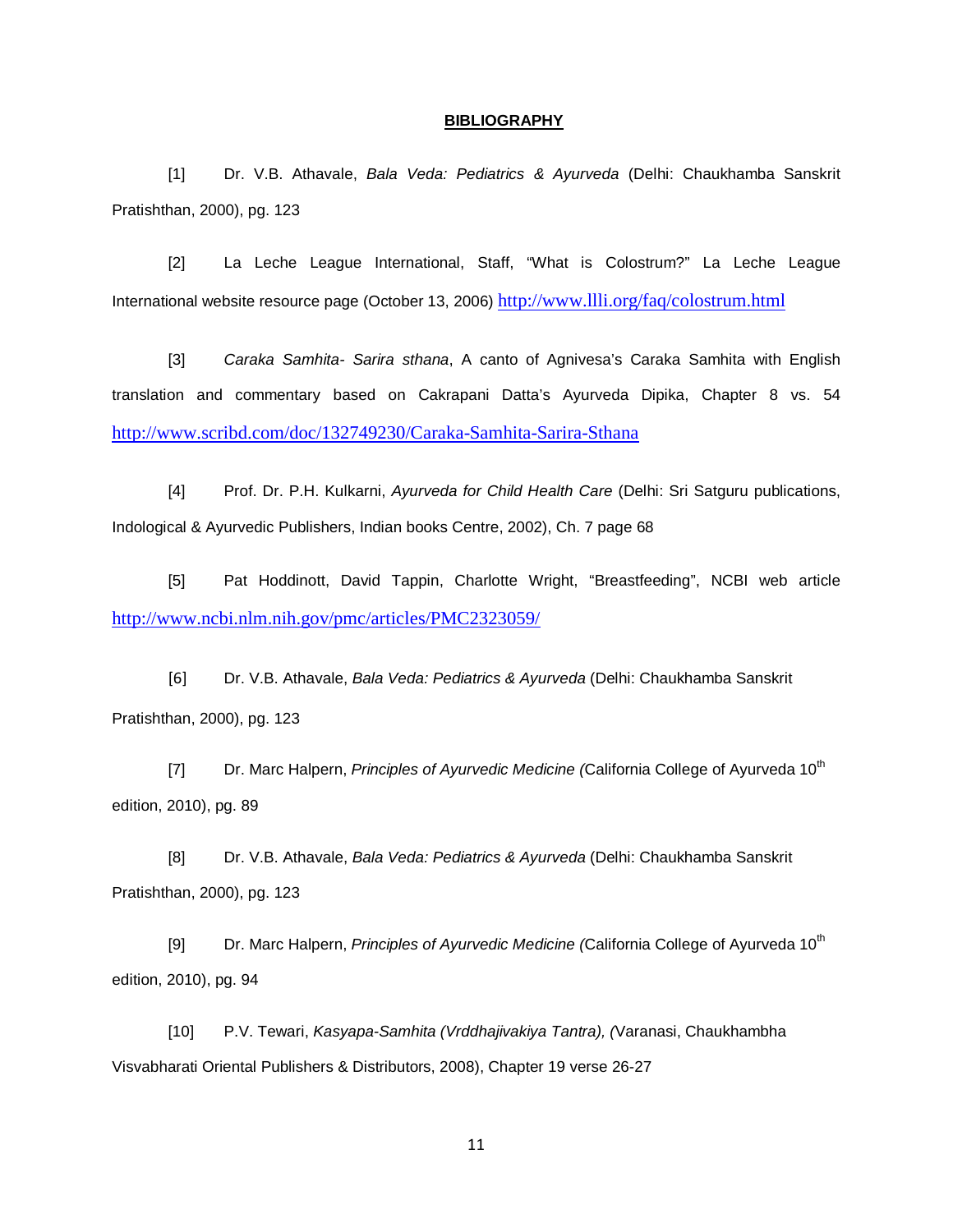[11] Prof. P.V. Tewari, *Kaumarabhrtya in Ayurveda (Obstetrics, Gynecology, and Pediatrics)*  (Varanasi, Chaukhambha Visvabharati Oriental Publishers & Distributors, second edition 2006), pg.89

[12] P.V. Tewari, *Kasyapa-Samhita (Vrddhajivakiya Tantra), (*Varanasi, Chaukhambha Visvabharati Oriental Publishers & Distributors, 2008), Ch. 18 verse 5

[13] *Caraka Samhita- Sarira sthana*, A canto of Agnivesa's Caraka Samhita with English translation and commentary based on Cakrapani Datta's Ayurveda Dipika, Ch. 8 verse 52 <http://www.scribd.com/doc/132749230/Caraka-Samhita-Sarira-Sthana>

[14] *Caraka Samhita- Sarira sthana*, A canto of Agnivesa's Caraka Samhita with English translation and commentary based on Cakrapani Datta's Ayurveda Dipika, Ch. 8 verse 53 <http://www.scribd.com/doc/132749230/Caraka-Samhita-Sarira-Sthana>

[15] Medline online article, What are Breast milk bank and when are they used? <http://www.nichd.nih.gov/health/topics/breastfeeding/conditioninfo/pages/milk-banks.aspx>

[16] P.V. Tewari, *Kasyapa-Samhita (Vrddhajivakiya Tantra), (*Varanasi, Chaukhambha Visvabharati Oriental Publishers & Distributors, 2008), Ch. 18, verse 6-8

[17] Prof. P.V. Tewari, *Kaumarabhrtya in Ayurveda (Obstetrics, Gynecology, and Pediatrics)*  (Varanasi, Chaukhambha Visvabharati Oriental Publishers & Distributors, second edition 2006), pg.86-87

[18] *Caraka Samhita- Sarira sthana*, A canto of Agnivesa's Caraka Samhita with English translation and commentary based on Cakrapani Datta's Ayurveda Dipika, Ch. 8, verse 54

## <http://www.scribd.com/doc/132749230/Caraka-Samhita-Sarira-Sthana>

[19] Dr. V.B. Athavale, *Bala Veda: Pediatrics & Ayurveda* (Delhi: Chaukhamba Sanskrit Pratishthan, 2000), pg. 132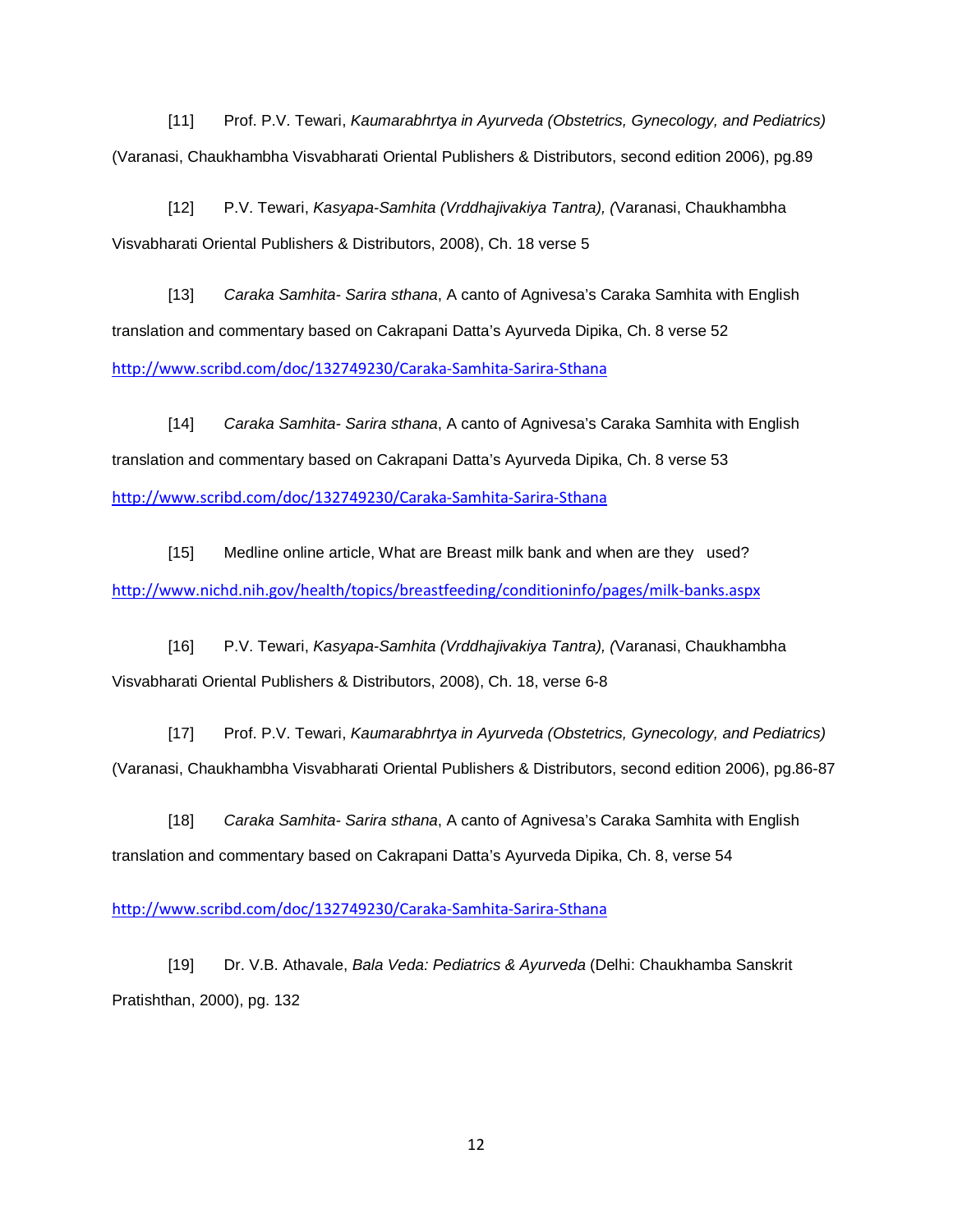[20] *Caraka Samhita- Sarira sthana*, A canto of Agnivesa's Caraka Samhita with English translation and commentary based on Cakrapani Datta's Ayurveda Dipika, Ch. 8, verse 54 <http://www.scribd.com/doc/132749230/Caraka-Samhita-Sarira-Sthana>

[21] Dr. V.B. Athavale, *Bala Veda: Pediatrics & Ayurveda* (Delhi: Chaukhamba Sanskrit Pratishthan, 2000), pg. 132

[22] *Caraka Samhita- Sarira sthana*, A canto of Agnivesa's Caraka Samhita with English translation and commentary based on Cakrapani Datta's Ayurveda Dipika, Ch. 8, verse 55 <http://www.scribd.com/doc/132749230/Caraka-Samhita-Sarira-Sthana>

[23] Dr. V.B. Athavale, *Bala Veda: Pediatrics & Ayurveda* (Delhi: Chaukhamba Sanskrit Pratishthan, 2000), pg. 132

[24] Dr. V.B. Athavale, *Bala Veda: Pediatrics & Ayurveda* (Delhi: Chaukhamba Sanskrit Pratishthan, 2000), table pg. 130-132

[25] *Caraka Samhita- Sarira sthana*, A canto of Agnivesa's Caraka Samhita with English translation and commentary based on Cakrapani Datta's Ayurveda Dipika, Ch. 8, verse 56 <http://www.scribd.com/doc/132749230/Caraka-Samhita-Sarira-Sthana>

[26] P.V. Tewari, *Kasyapa-Samhita (Vrddhajivakiya Tantra), (*Varanasi, Chaukhambha Visvabharati Oriental Publishers & Distributors, 2008), Ch. 19 verse 5

[27] Michael Tierra, C.A., N.D, *Planetary Herbology* (Twin Lakes: Lotus Press, 1992)

[28] Dr. V.B. Athavale, *Bala Veda: Pediatrics & Ayurveda* (Delhi: Chaukhamba Sanskrit Pratishthan, 2000), pg. 135

[29] Dr. Vasant Lad, *The Complete Book of Ayurvedic Home Remedies,* (New York, Three Rivers Press, 1998) page 144

[30] Michael Tierra, C.A., N.D, *Planetary Herbology* (Twin Lakes: Lotus Press, 1992)